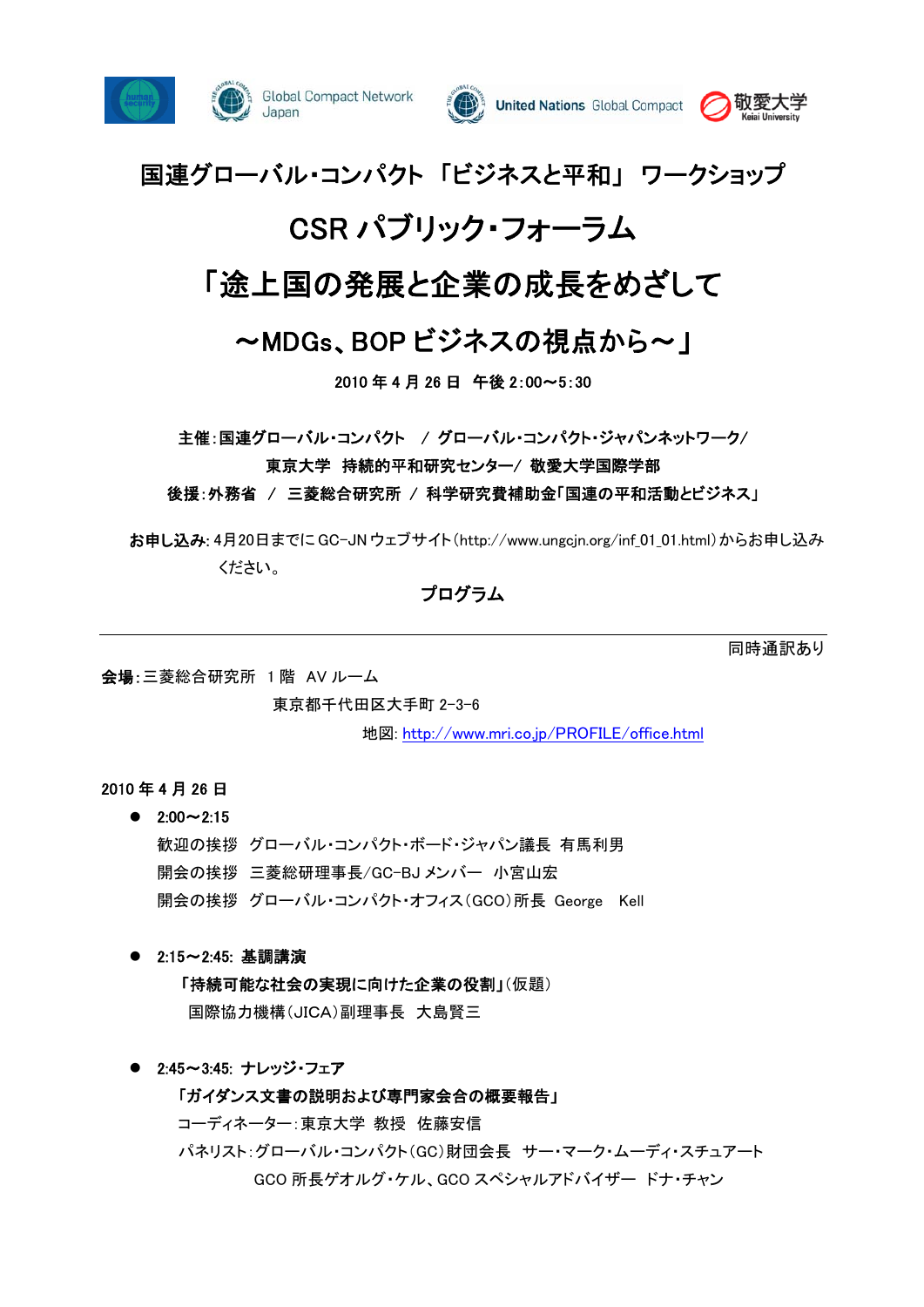ワークショップの趣旨説明、「平和とビジネス」の概要、ガイダンス文書の解説、および初日専門家 会合での議論についてサマリーなどをパネリストから話題提供してもらい、ワークショップ参加者との 情報共有をはかる。

- 3:45~4:05: 休憩
- 4:05~5:25: パネルディスカッション 「途上国の安定・成長のために企業は何ができるか」
	- モデレーター: グローバル・コンパクト・ボード・ジャパン ボードメンバー/朝日新聞社 ジャーナリスト学校長 野村彰男
	- パネリスト: ユニリーバ・ジャパン・ホールディングス コミュニケーション・ダイレクター 伊藤征慶 大和証券グループ本社 執行役 広報担当 植原惠子 早稲田大学大学院教授/前 国連児童基金職員 勝間靖

日本社会および日本企業では、平和構築や紛争後の地域の自立・成長に果たすべき企業の役割に ついては理解が進んでいないのが現状である。途上国ではどのようなビジネスチャンスがありうるの か、またビジネスを展開する際にはどのような点に注意すべきなのか、どのような国際機関と協働で きるのかなどについて多角的に討議する

● 5:25~5:35 閉会の挨拶

GC 財団会長 サー・マーク・ムーディ・スチュアート GC-BJ メンバー/サステナビリティ日本フォーラム代表理事 後藤敏彦

● 6:00-7:00: 懇親会 会場:三菱総合研究所 2階 セミナー室 (参加費無料)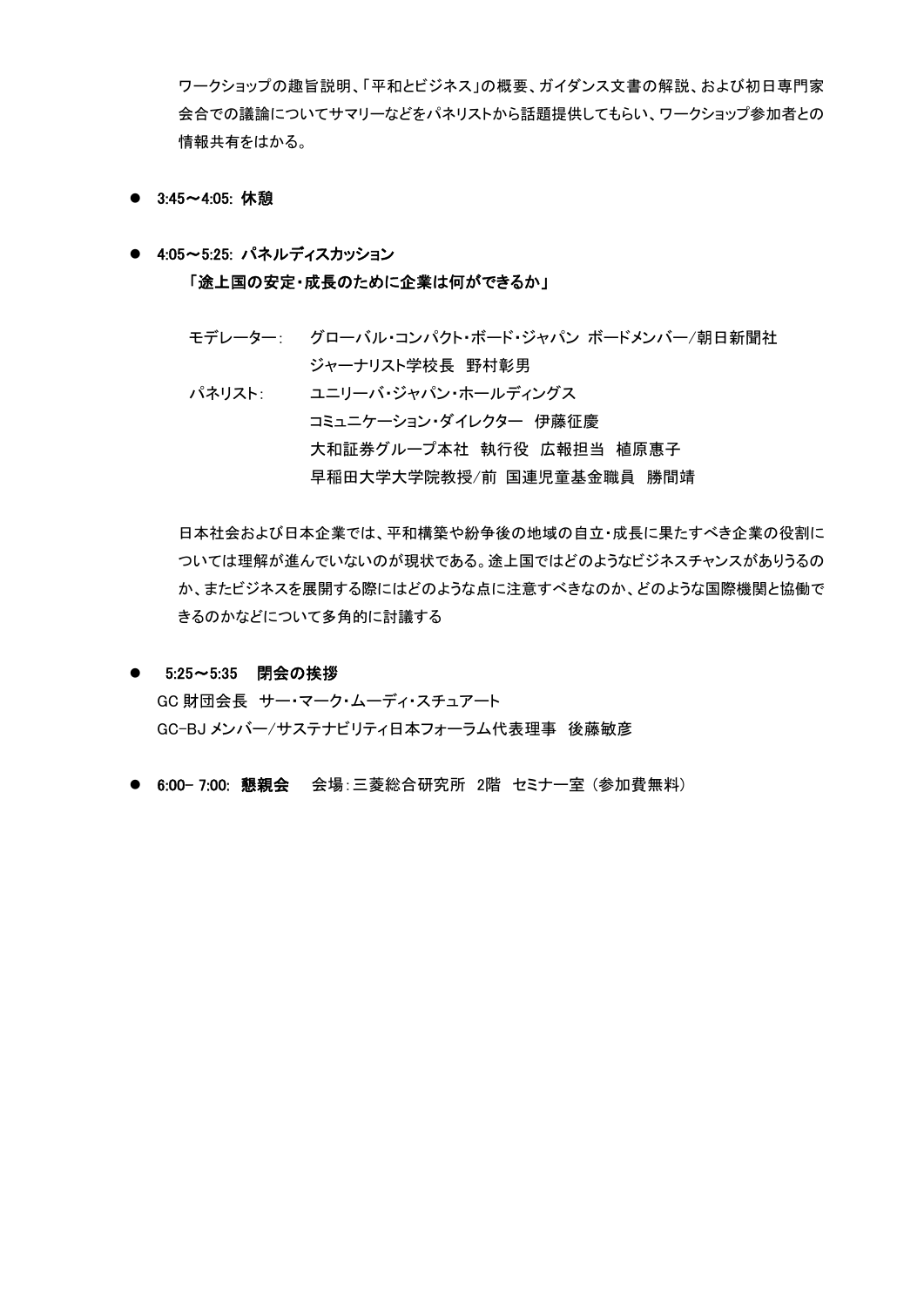





# **Public Forum on the Role of Private Sector for Peace and Development**

**United Nations Global Compact Business & Peace Workshop, Japan** 

**Monday, 26 April 2010** 

Co-hosted by the United Nations Global Compact Office, Global Compact Japan Network, The University of Tokyo's Institute of Advanced Global Studies Center of Sustainable Peace Study, Keiai University

Supported by Ministry of Foreign Affairs, Mitsubishi Research Institute, Inc., Grant-in-Aid for Scientific Research on Innovative Areas "United Nations Peace Activities and Business: Conflict, Human Movement and Governance", Peacebuilding & Business Study Project

# **Draft Programme**

Simultaneous Interpretation is available.

**Venu:** Mitsubishi Research Institute, Inc.: AV Room (1<sup>st</sup> Floor)

3-6, Otemachi 2-chome Chiyoda-ku, Tokyo 100-8141, Japan

map: http://www.mri.co.jp/E/PROFILE/locations/index.html

# **Programme:**

**Monday, 26 April 2010**

z **14:00-14:15** 

**Welcome Speech**: Mr. Toshio Arima, Chairman of Global Compact Board Japan **Opening Remarks**: Mr. Hiroshi Komiyama, Chairman of Mitsubishi Research Institute, Inc./ Member of Global Compact Board Japan **Keynote Address:** Mr. Georg Kell, Executive Director, the UN Global Compact

z **14:15-14:45: Keynote Speech** 

Business Role for realizing our sustainable community Mr. Kenzo Oshima, Senior Vice – President, Japan International Cooperation Agency (JICA)